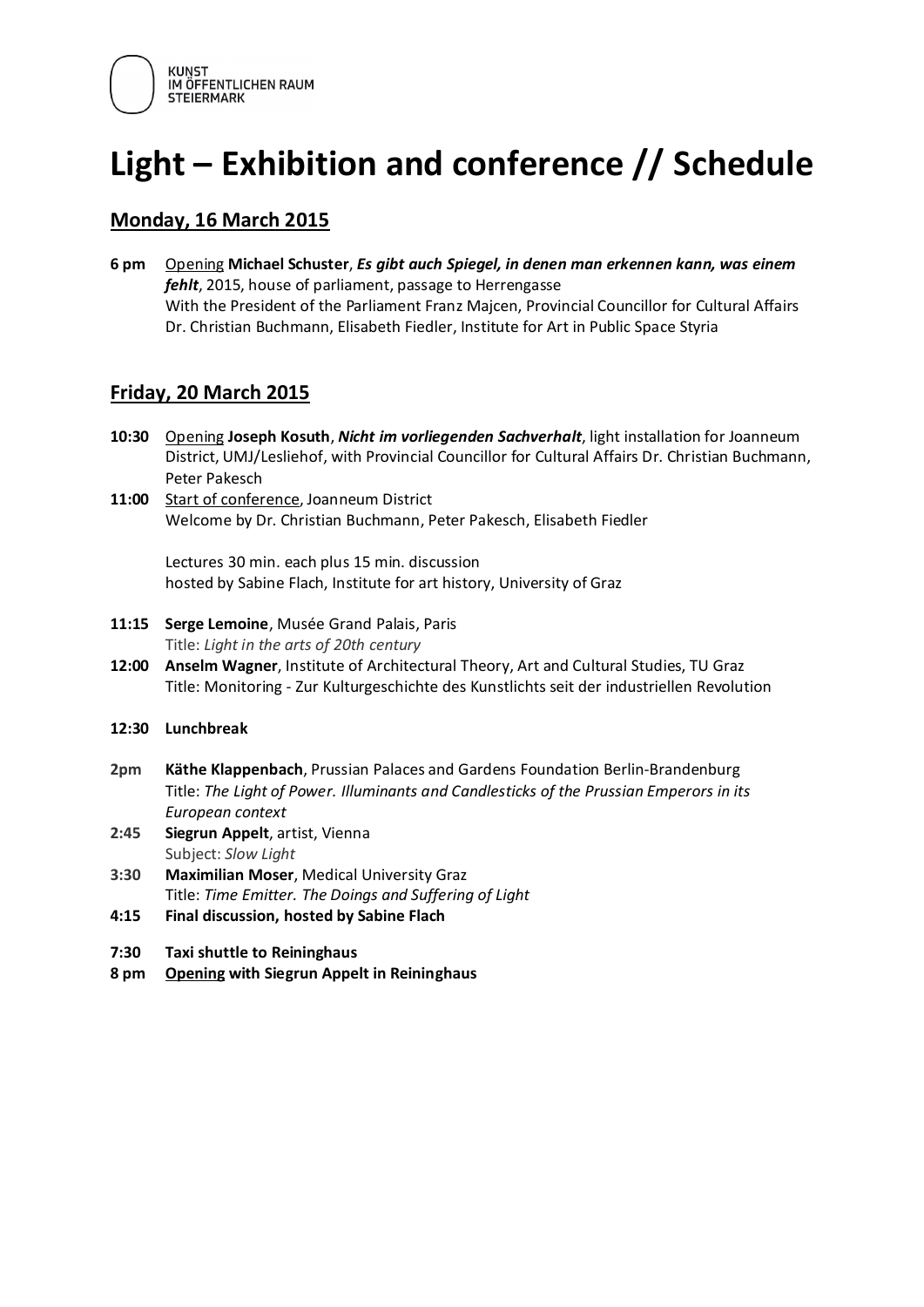

### **Saturday, 21 March 2015**

**10 pm Start of conference with welcome,** Joanneum District

Lectures 30 min. each plus 15 min. discussion, hosted by **Sabine Flach**

- **10:15 Birgit Schulz**, head of Space and Light Laboratory, Graz University of Technology Title: *Light and Space. The LightLab of the Institute for Spatial Design at TU Graz*
- **11 pm Brian Cody**, Graz University of Technology, Institute of Building and Energy Subject: *Light and energy*
- **11:45 Klaus Kada**, Graz, architect Subject: *Light and architecture*
- **12:30 Lunchbreak**
- **2 pm Bernhard Inninger**, Urban Planning Graz Subject: *Light in the city of Graz*
- **2:45 Karolina M. Zielinska-Dabkowska**, Hochschule Wismar , Faculty of Architecture and Design Title: *Who stole the Milky Way? Light pollution and its impact on urban and natural environment*
- **3:30 Anna Wirz-Justice**, Psychiatric University Clinic Basel Title: *Light and Psyche*
- **4:15 Charlotte Remé**, ophthalmology, ETH Zürich Title: *Eye and vision: the bright and the dark side of light*
- **5 pm Summary, hosted by Sabine Flach**